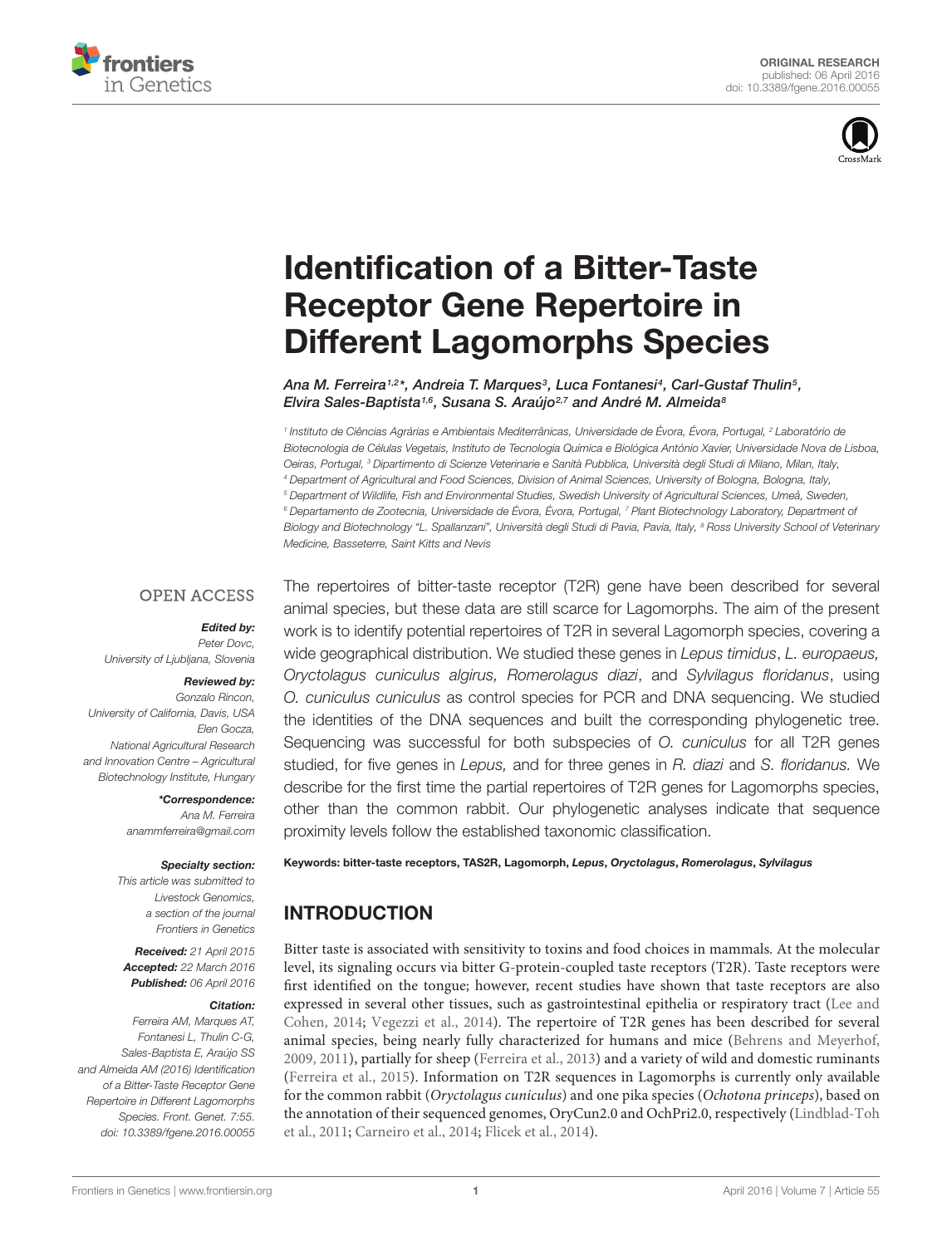The Lagomorpha is a globally distributed genus with relatively few species. In this study we focus on the following species and subspecies: Domestic European rabbit (O. cuniculus cuniculus), Wild Iberian rabbit (O. cuniculus algirus), Brown hare (Lepus europaeus), Mountain hare (Lepus timidus), from Europe, the Volcano rabbit (Romerolagus diazi) from the Mexico, the Eastern cottontail (Sylvilagus floridanus) and the American pika (O. princeps), both North American species. These species have different feeding habits ranging from grasses, leaves, buds, tree bark, and roots for the rabbit species [\(Tislerics](#page-4-9) , [2000](#page-4-9) ; [Miller et al.](#page-4-10) , [2014\)](#page-4-10), grasses, herbs, and crops during summer and twigs, buds, shrub bark, small trees, and young fruit tree bark during winter for the hare species and the cottontail [\(Detweiler](#page-4-11) , [2000](#page-4-11) ; [Vu](#page-4-12) , [2001\)](#page-4-12), leaves of grasses and some spiny herbs for the Volcano rabbit [\(Fa and Bell](#page-4-13) , [1990](#page-4-13) ) and green plants like grasses, sedges, thistles, and fireweed for Pika.

Considering all these different nutritional choices of these species of lagomorphs, the aim of this study is to identify the potential repertoires of T2R among them and establish an overview of T2R sequence variation over this wide geographical areas, species, and different dietary preferences. To the best of our knowledge, it is the first time that this subject is addressed in lagomorph species with such a broad range of geographical distribution and dietary preferences and choices. This work will therefore shed light on bitter taste perception in non-model lagomorph species.

#### MATERIALS AND METHODS

DNA samples were extracted from blood, tissue or dropping of three specimens of each Lagomorph species, using the Qiagen Animal DNeasy Blood and Tissue Kit (QIAGEN, Venlo, the Netherlands). The only exception was the volcano rabbit (R. diazi), for which it was only possible to obtain one specimen. Domestic European rabbit (O. cuniculus cuniculus) and Wild Iberian rabbit (O. cuniculus algirus) samples were obtained from the Veterinary Faculty of the University of Lisbon, Portugal [\(Almeida et al.,](#page-4-14) [2010\)](#page-4-14). Brown hare (L. europaeus) and Mountain hare (L. timidus) samples were obtained from Sweden, whilst Volcano rabbit (R. diazi) and Eastern cottontail (S. floridanus) samples were obtained, respectively, from Mexico and from the United States.

The coding DNA sequences of the seven T2R genes (T2R1, T2R3, T2R4, T2R7, T2R9, T2R16, and T2R41) previously described for common rabbit (O. cuniculus) were retrieved from Ensembl database (EnsEMBL release 72 – June 2013) and used to design PCR primers in Primer3 software<sup>[1](#page-1-0)</sup>. T2R genes contain no introns, so the coding sequence corresponds to the only exon. Primers sequences used and expected fragment sizes are presented in **[Table 1](#page-1-1)** .

PCR reactions were carried out in a Bio-Rad C1000 Thermal Cycler (Bio-Rad Laboratories, Munich, Germany),



<span id="page-1-1"></span><span id="page-1-0"></span><sup>1</sup><http://frodo.wi.mit.edu/>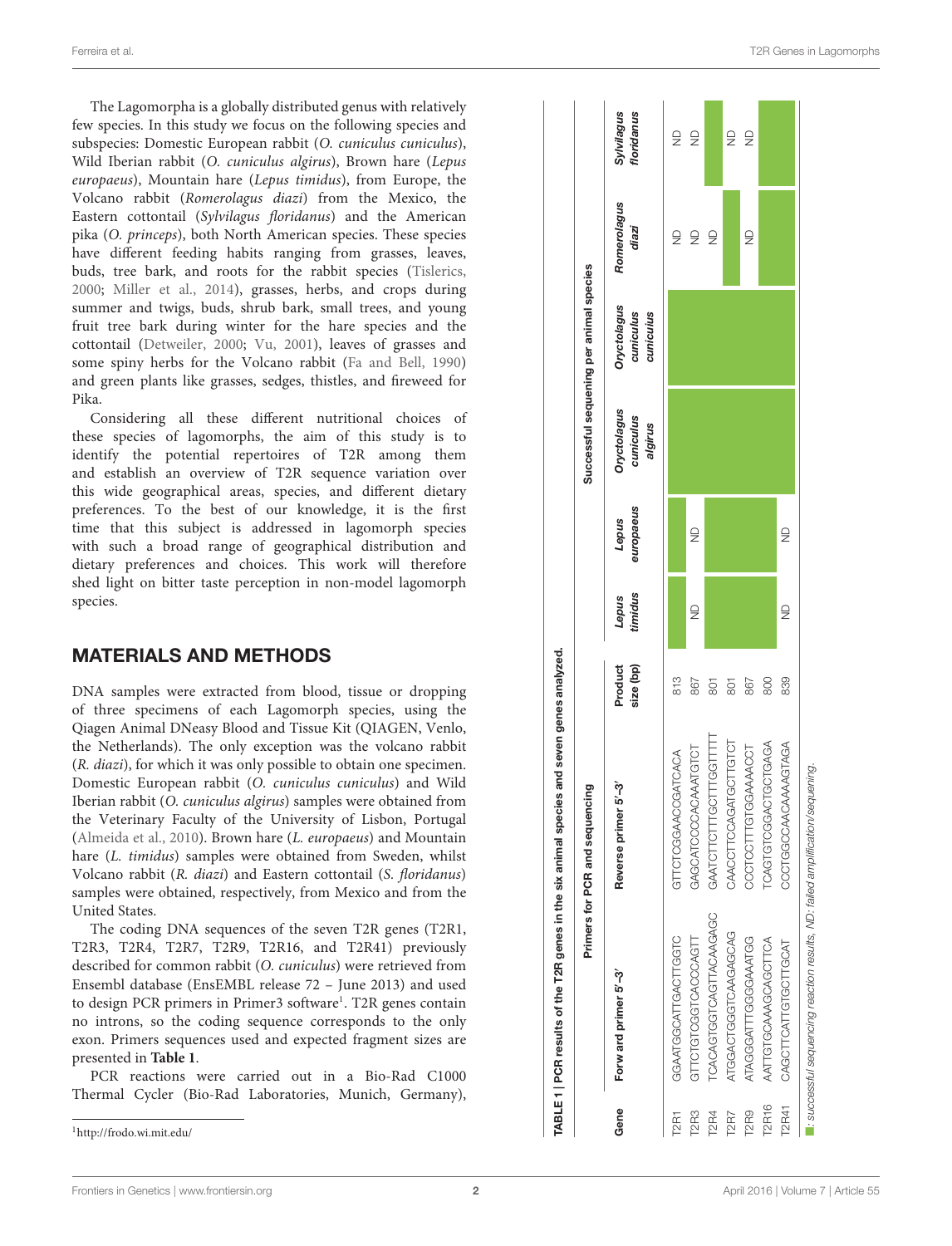

<span id="page-2-1"></span>using standard conditions [\(Ferreira et al.,](#page-4-4) [2013\)](#page-4-4). The PCR products, consisting of a unique band with the expected size, were purified using the QIAquick PCR Purification Kit (Qiagen, Venlo, the Netherlands) and sequenced (Sanger method) as a purchased service from Stabvida (Stabvida, Caparica, Portugal).

Sequencing data was manually checked using Chromas Lite [2](#page-2-0).1.1<sup>2</sup> for visualization; FASTA files containing the DNA

<span id="page-2-0"></span><sup>2</sup><http://technelysium.com.au/>

sequences were then used for conversion to protein sequences, using DNA to protein sequence converter at [http://www.ebi.](http://www.ebi.ac.uk/Tools/st/emboss_transeq/) [ac.uk/Tools/st/emboss\\_transeq/.](http://www.ebi.ac.uk/Tools/st/emboss_transeq/) Protein sequences in FASTA format were then used for multiple sequence alignment by multiple sequence comparison by log-expectation (MUSCLE), freely available online at [http://www.ebi.ac.uk/Tools/msa/musc](http://www.ebi.ac.uk/Tools/msa/muscle) [le](http://www.ebi.ac.uk/Tools/msa/muscle) (version 3.8.31; [Edgar,](#page-4-17) [2004\)](#page-4-17). For this MUSCLE analysis, we also included the sequences annotated in the OchPri2.0 genome version (9) for the corresponding T2R in O. princeps to provide an overview of all Lagomorph T2R genes available.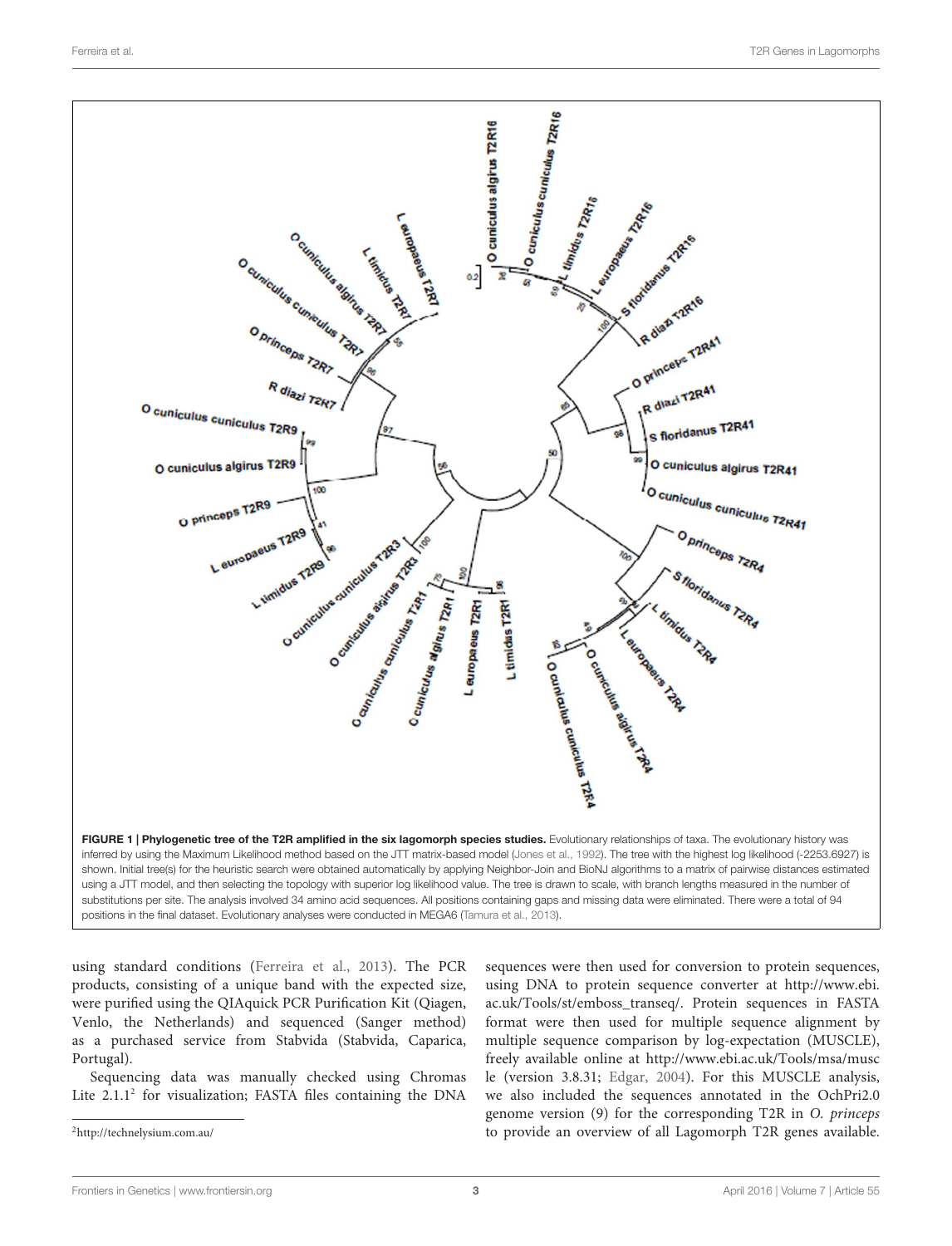MUSCLE was also used to establish a percent identity matrix.

The MUSCLE data [clustal format] were used for phylogenetic analysis using the software MEGA version 6 [\(Tamura et al.,](#page-4-16) [2013\)](#page-4-16), available at [http://www.megasoftware.net.](http://www.megasoftware.net) Maximum Likelihood method of analysis and the bootstrap value of 500 replicates were used to infer the phylogenetic tree, and genetic distances were computed using the JTT matrix-based method [\(Jones et al.,](#page-4-15) [1992\)](#page-4-15).

### Animal Experimentation and Welfare **Disclaimer**

The animal work herein described followed all relevant rules on animal experimentation in Portugal and the European Union. Accordingly and because in this trial did not involve animal experimentation per se, but instead only collected samples, no Ethics committee or IACUC (Institutional Animal Care and Use Committee) approval was necessary. In fact all the DNA were obtained from archived samples from previous studies: New Zealand White and Iberian wild rabbit species DNA were obtained from a previous experiment approved by the ethics committee of the Faculty of Veterinary Medicine of the University of Lisbon in Portugal [for further details please refer to [Almeida et al.](#page-4-14) [\(2010\)](#page-4-14)], whereas the other lagomorph DNA was extracted from droppings from wild animals.

# RESULTS AND DISCUSSION

In this study, we obtained partial T2R genes for five additional Lagomorphs in addition to European rabbit and pika, already sequenced [\(Flicek et al.,](#page-4-8) [2014\)](#page-4-8). PCR amplifications and sequencing reactions were successful for both subspecies of O. cuniculus for all T2R genes sequenced. In genus Lepus only five T2R genes could be sequenced because of failed PCR amplification. Similarly, only three genes were amplified for R. diazi and S. floridanus (**[Table 1](#page-1-1)**). Possibly genes with lower similarity levels, or with high similarities but containing gaps in the template sequence at the annealing point of the primers, could not be amplified by PCR and, therefore, were not selected for sequencing. The amplifications may have additionally failed because the sequences are so different that the primers designed for the O. cuniculus simply could not be amplified or alternatively because some genes are simply not present in the repertoire of the species. However, it must be stated that no genome sequences are, to the best of our knowledge, available to any of the species studied. For that reason we have chosen the use the available O. cuniculus primers for all species. A strategy based on degenerate primers could also be considered. Such strategy would, however, require lengthy optimized amplification procedures and higher success rates than the one we have obtained in the present study would not be guaranteed [\(Linhart and Shamir,](#page-4-18) [2002\)](#page-4-18). For that reason, and similarly to our previous research in ruminants [\(Ferreira et al.,](#page-4-5) [2015\)](#page-4-5), we have chosen not to conduct it. Protein sequences obtained by conversion of DNA sequences are presented in **[Supplementary Data Sheet 1](#page-4-19)**.

Percent identity matrix for protein sequences (**Supplementary Data Sheet 2**) shows that identities between species for each receptor successfully sequenced ranges from 81% to nearly 100%, indicating a strong conservation of these genes within the order Lagomorpha. The pika sequences were the most different, in some cases having similarities of about 70%. However, as the sequences were not obtained from Ensembl, and sequenced using other primers, different lengths of the amplicons might explain some discrepancies in the frequency similarity. Also pseudogenization could have occurred, or even the gene can have a different (closer) homolog in other species with different T2R numbering.

The phylogenetic tree of the T2R amplified in the six lagomorph species and pika sequences obtained from literature (**[Figure 1](#page-2-1)**) show that the sequences are most similar between species of the same genus, despite being from separate geographic regions. We observe for the majority of T2R genes an Oryctolagus cluster and a Lepus cluster, and a separation from these two clusters from the Romerolagus and the Sylvilagus representatives. In T2R41 however, all the sequences analyzed in the leporid species that could be obtained (O. cuniculus, R. diazi, and S. floridanus) are 100% identical and therefore form one unique phylogenetic cluster. This may indicate that some of the bitter receptors might be responsible for a broad detection of bitter compounds in the diet of these animals, independent of their taxonomic proximity or habitat; or that they could play other relevant functions that might have produced this evolutionary constrain. In human, the T2R41's ligand is cloramphenicol, but it is unknown which substances are detected by this receptor in other species [\(Thalmann et al.,](#page-4-20) [2013\)](#page-4-20). The sequences from pika added is placed in a different phylogenetic branch, but in general also separate further away from the Oryctolagus and Lepus clusters. That R. diazi and S. floriandus sequences failed to amplify more often than the other species, might mean that T2R sequences for these two species have lower similarities that do not allow amplification with the used primers.

In the future, ligand studies may unravel which substances are detected by each receptor in animals, which could help understanding the relation between DNA/protein sequences and the biological relevance of each receptor in each habitat/type of diet. This study provides already a first overview of evolutionary differences of T2R genes among several species of the Order Lagomorpha.

# AUTHOR CONTRIBUTIONS

AF, AM, LF, C-GT, and SA carried out the samples preparation and the molecular genetic studies. AF performed the phylogenetic analysis. AF, ES-B, SA, and AA conceived of the study, and participated in its design and coordination. All authors helped to draft the manuscript. All authors read and approved the final manuscript.